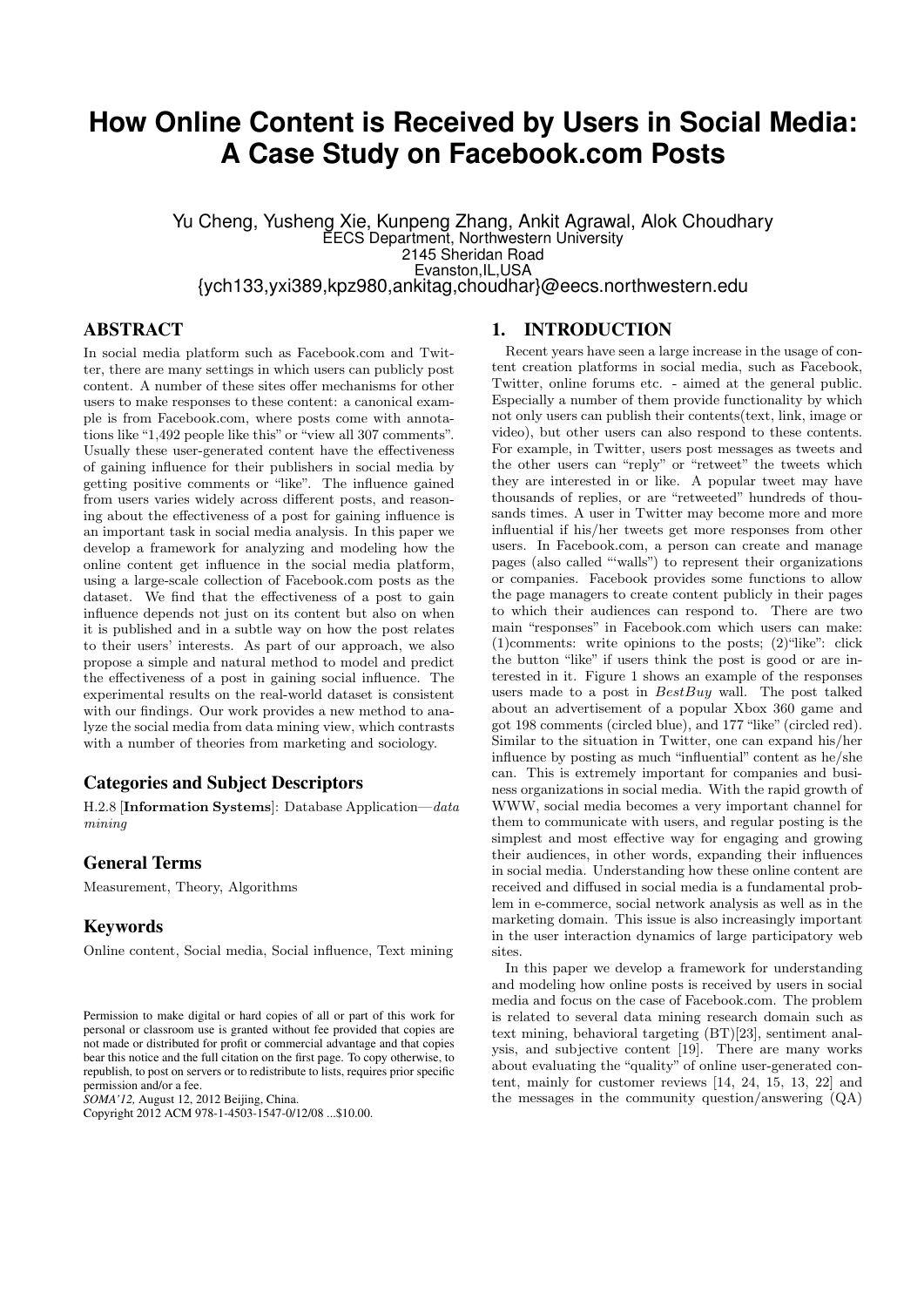

Figure 1: An illustration of users' responses to a particular post from BestBuy public wall, Facebook.com

platforms [2, 4]. Intuitively, a "high quality" content is not definitely a "influential" content. The problem of "evaluating the influence of Y" can be formulated as "what did person Z think of post Y ?". But the formulation of the problem of "evaluating the quality of Y" is very different from "what did person Z think of post Y ?". Rather than asking "what did person Z think of post Y", we are asking, "what did person Z think of post Y in wall X ?". There are now three entities in the process rather than two. For example, we want to know, "How people feel about the potato fries post in McDonald's wall", which is absolutely different from "How people feel about the potatoes fries post in Burger King wall?", or "How people feel about the potatoes fries post?". Another issue is the dynamics of the posts' content. Unlike most web content, such as customer reviews, blogs etc, page posts are streaming data and highly dynamic. Once new content is posted, some of the older ones will not show up in the audiences' updates and would get little attention(model details in Section 2). Although there is quite a bit of works for assessing the quality of online text, there has been little investigation of how the three entitie above affects the dynamics of online interaction. This is the main topic we consider here.

We first make the hypothesis based on the observations from the a large-scale collection of Facebook.com posts as the dataset. Then we provide a detailed analysis of those factors that may affect the effectiveness of the posts, including the time when it is posted, the closeness to the users' interest, the structure of the posts, the writing styles, etc. Finally we develop a simple model to predict the effectiveness of the posts for gaining influence. The model uses a regression-based method and is based on some major factors we analyzed above. Extensive experiments were conducted on the datasets which contain thousands of Facebook posts data, demonstrating the consistence of our proposed model. To summarize, we make the following contributions in this paper.

• We collect a large scale posts data from Facebook.com and make some hypothesis and conclusions based on the observations.

• We carefully analyze the possible factors that might af-

fect the effectiveness of the posts to gain influences and identify four important ones: the time when it is posted, the closeness to the users' interest, the structure of the posts and the writing styles.

• We develop a regression-based model that is able to captures some of the important factors for the influence prediction.

The rest of the paper is organized as follows. In Section 2, we introduce the data and make some hypotheses as well as some conclusions from the observations. In Section 3, we proposed a model using regression to predict the effective based on the factors analyzed in Section 2. Experimental results and are presented in Section 4. Section 5 presents related work, and Section 6 concludes this paper and discusses directions for future work.

# 2. DATA AND OBSERVATIONS

# 2.1 Data From Facebook.com

In order to make effective analysis for the posts, we collected a dataset of over 1 million posts (corresponding to pages/walls of 1258 companies or organizations in Facebook. com). We made extensive use of the Facebook Graph API (http://developers.facebook.com/docs/reference/api/) to collect this data, and will discuss more details about the process in this section, with particular attention to avoiding sample bias.

Each company or organization in Facebook.com is grouped into a specific category. For example, "Burger King" and "McDonald's" are grouped into "food/beverages". "Amazon Kindle", "HTC Magic" and "Nikon" are categoried as "electronics". There are 166 categories in total in Facebook.com. Usually there is a unique ID corresponding to a company or organization page. Using graph API, we can easily collect all the posts' content as well as their metadata within that company or organization page by sending the query with its ID. The metadata is mainly composed of the time when the post was published, the accumulated number of "like" and comments. Furthermore, we downloaded all the comments to these posts and metadata, which include the comments' content, the time when the comments were made, and the user who made the comment.

In total, the data we collect from Facebook.com contains 1,359,600 posts corresponding to 1258 walls and divided into 10 pre-defined categories based on their walls. And there are totally 78,938,695 users comments corresponding to the 1,359,600 posts. The size of our dataset compares favorably to that of collections used in other studies looking at social media data: Sun et al. [21] used 262,985 Facebook Pages to investigate the diffusion through a large social media network; Bernard J. Jansen and Mimi Zhang [10] used 149,472 micro-blog postings to discover the overall trends of topic in micro blogging; Mor Naaman et al. [17] used 3379 messages from 13 users to examine the characteristics of social activity and patterns of communication on Twitter.

# 2.2 Hypothesis and Observations

The comments and "like" of posts: If we consider the question "what is the influence of the posts?" to be equivalent to the question "what is the quality of the posts", we can turn to the problem of determining the quality score for the posts using some textural features. However as dis-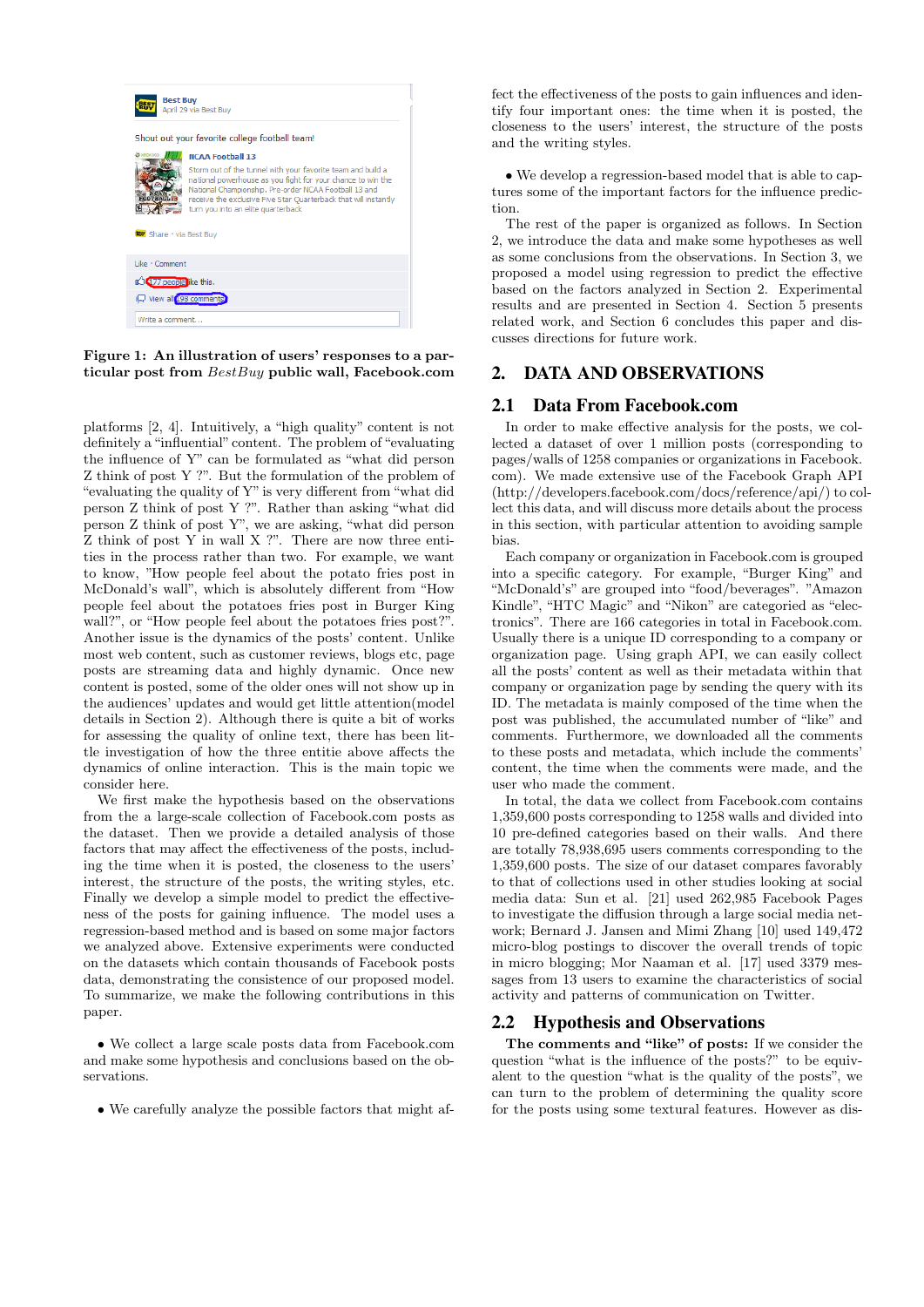

Figure 2: The distribution of received comments of posts on 3 categories

cuss above, this problem of our problem is defined as "what did person Z think of post Y in wall X ?" rather than the definition "what did person Z think of post Y?". In other words, we should simultaneously calculate content features from "Y" as well as the external information from "X". The other problem is how to find the "influence" evaluation from users. We have seen that some social media sites like Facebook.com provide a way to assess the influence evaluations from the users based on the "like" and "comments" and it is a good way to measure the influence using the two. It is important to note that "like" is considered as positive evaluation but the opinion of comments can be negative, for which we should look into its content. The relation between "like" and "comments" is not well understood. However we can use the two to measure the influence of posts separately.

Distribution of "like" and comments: It is very interesting and important to know the distribution of "like" and "comments" of the posts. Some interesting questions here could be the following. Do all posts have the equal ability to gain influence? How many of them can not get attention from people? What are their difference among their influences? We analyze the distribution of comments and "like" respectively. Figures 2 and 3 show the number of comments and "like" separately versus the number of posts in three categories: product/service, electronics, and jewelry/watches. The trend of the distributions show that a large number of posts receive few or no comments/"like" and only a few post can gain very high influence. However, there is a "long tail" of the distribution and this matches the very famous "power law", which demonstrates that there are huge differences among the posts for gaining influences. The "power law" distribution is very interesting since it is highly consistent with some phenomenons in marketing and sociology [18, 11].

How the posts receive comments: A post is a very highly dynamic content on social media. A Facebook wall may publish hundreds of posts per day. Due to its high dynamics, it will show up only within a very short time in users' updates and the number of comments/"like" declines as time passes by. Figures 4 and 5 show the number of comments versus the time the posts are published (the number



Figure 3: The distribution of received "like" of posts on 3 categories



Figure 4: The number of comments vs. time after the post is published in category level

of posts is normalized between  $0 \sim 1$ ) at the category and wall level respectively. We observed that most comments are received within a very short time since the posts are published, which confirms our hypothesis that users mainly respond to the posts which are just published. Having observed the trend of number of posts, we hypothesize that the number on comments/"like" received by a post is subject to exponential decay with respect to time. This finding is quite interesting.

#### 2.3 What Affects the Influence?

The quality of content may affect the influence of posts. There has been a wide range of work on evaluating the "true" quality of text. A previous study [9] has shown that the linguistic style can be a very good indicator of the quality of text. Most of them evaluate the text based on their writing style [15], semantic and lexical features [24] and meta-data information [13]. In this subsection we analyze other factors from the users' side that may affect the influence, which will provide the basis for the proposal of the model in the next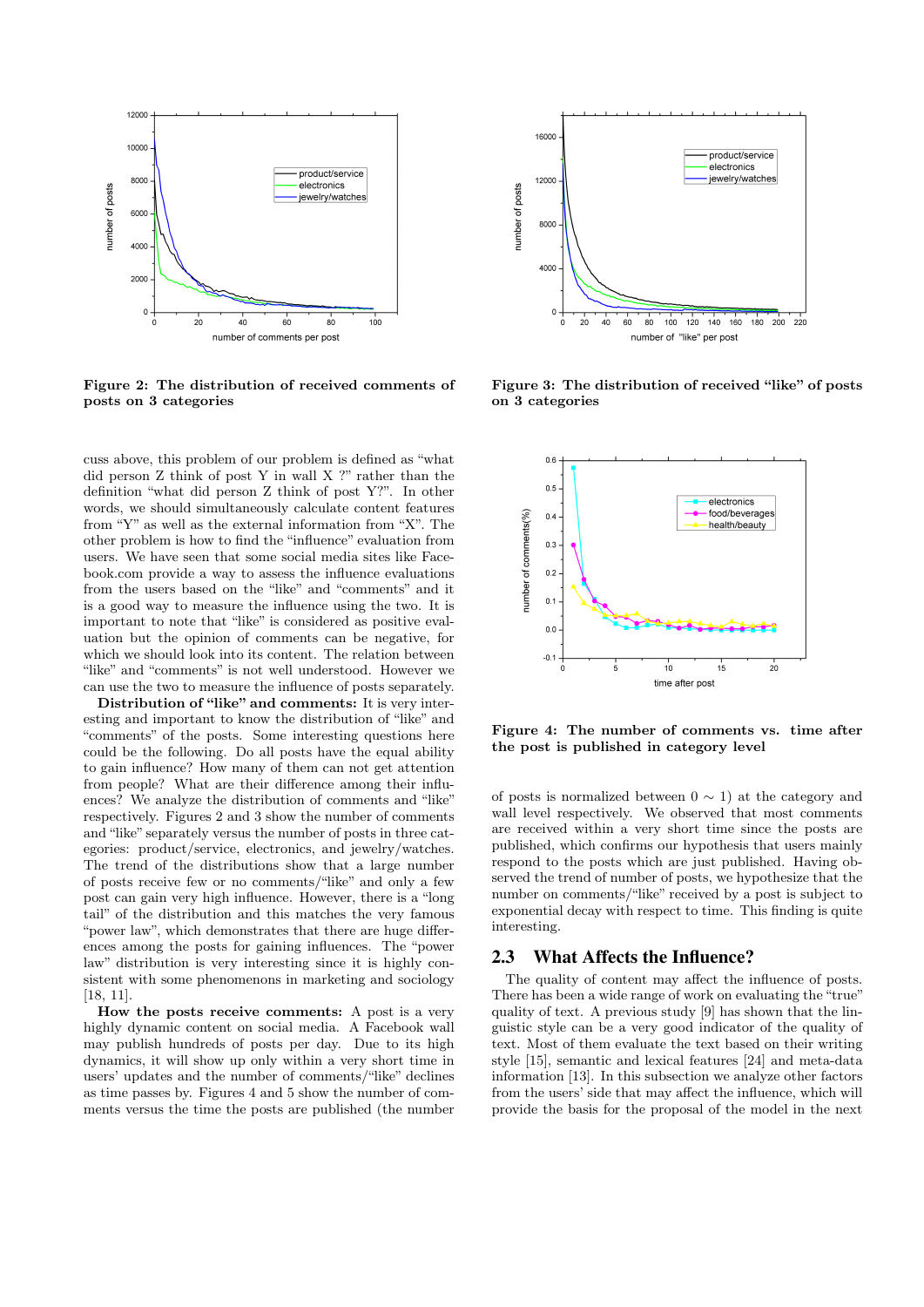

Figure 5: The number of comments vs. time after the post is published in wall level



Figure 6: Users' interest topics for category "retail"

section.

Users' Interest: Facebook walls often involve different fans with personal experience, interests and concerns. The influence of post may depend on the users' interests. We discovers the most talked about keywords and phrases from users' comments for any given social channel or category in any time period. Figure 6 and 7 visualize this and show the most interested topics of categories "retail" and "car". In addition, our analysis deals with streaming data and returns results in real time, to achieve which, we use methods from dynamic topic models [5] and item counting in streaming data  $[8]$ . For a category C, we create a words collection  $T_C = \{w_1, w_2, ..., w_i, ..., w_t\}$  to express the dynamic interests of users in a period time.

Time stamp: In addition to users' interests, the influence gained by posts is also associated with the particular time stamp, which indicates when the post is published. For instance, research [3] shows that users' activities on social media are affected by time. As a concrete example, Figures 8 and 9 show the average number of comments received per post (normalized between  $0 \sim 1$ ) versus the time for three categories within a day (from 0 to 23) and a week respectively. While off-peak hours from 2pm to 5pm, are the posts receive highest interaction rates and get more comments,



Figure 7: Users' interest topics for category "car"



Figure 8: The average comments received in a day

Thursdays, on the other hand, shoulder the highest number of postings and interaction rate during the week. This is quite surprising as people usually think that weekend is the peak of receiving comments.

#### 3. INFLUENCES PREDICTION

In Section 2, we analyzed many factors which may affect the influence of the posts. For a new post, we want to predict its potential influence and maximize the influence before it is posted. In this section, we propose a learning method to model these factors and predict the influence score. Since it is quite complicated to model the effectiveness of timeline, the proposed model currently only considers the factors from the post contents and its relation to the users. We first formally define the learning model and then select several features for predicting the effectiveness.

#### 3.1 Problem Formulation

There can be many ways to measure the "influence" using "like" and comments, such as the number of "like", the number of positive comments, and comments score. The comments score function  $e$  for a post  $p$  is given as:

$$
e(p) = \frac{S_+(p) - S_-(p)}{S_+(p) + S_o(p) + S_-(p)}\tag{1}
$$

where  $S_{+}(p)$  is the number of positive comments,  $S_{-}(p)$  is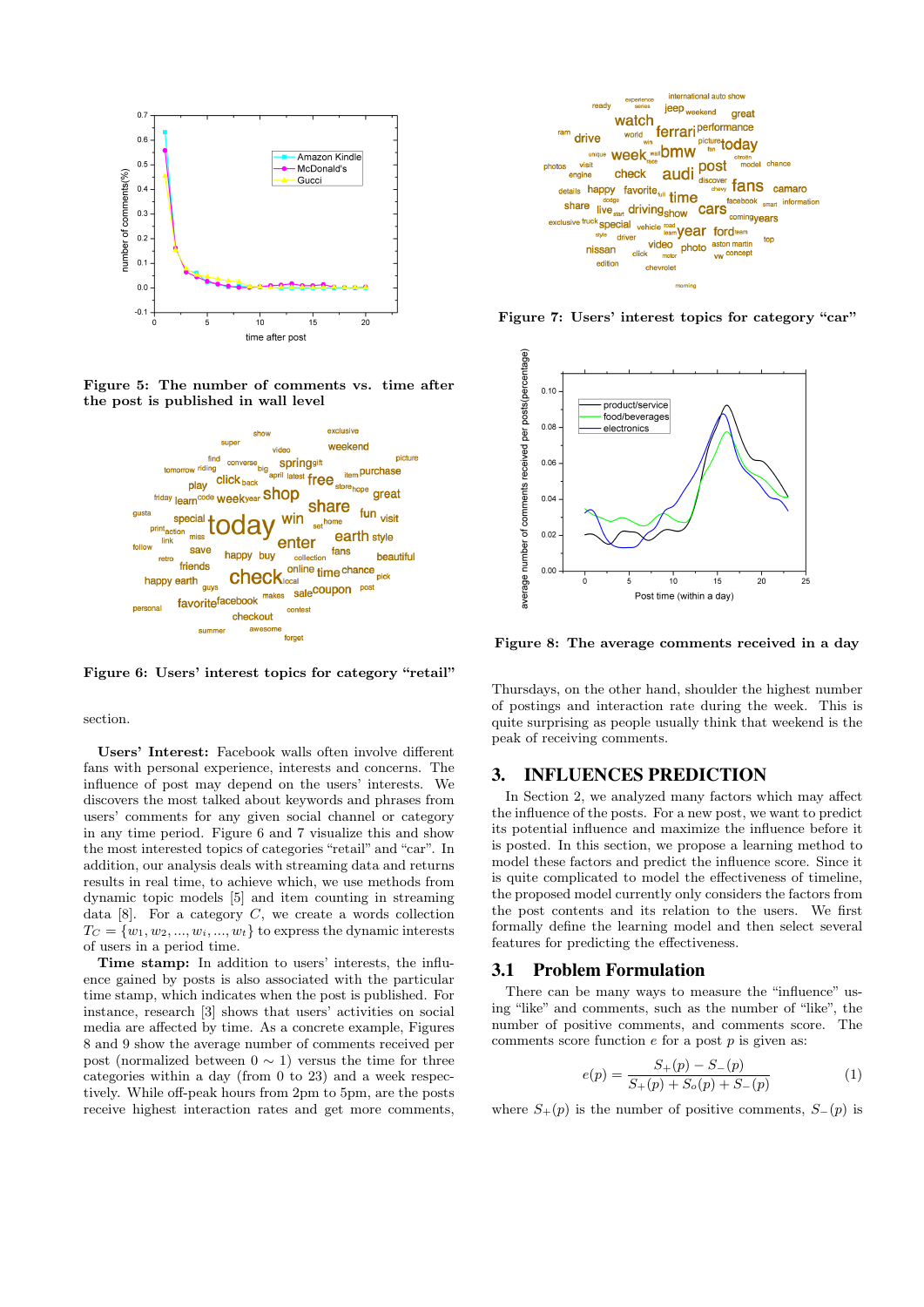

Figure 9: The average comments received in a week

the number of negative comments, and  $S_o(p)$  is the number of objective comments. We only consider the influence measured by comments score as an example in this paper. In other words, the "influence" of a post is represented by the its comments score. The problem of estimating influence can be defined as follows: given a training set  $P = \{p_i, e(p_i)\}\,$  $e(p_i) \in [0, 1]$ , a number of features  $f_1(p_i), ..., f_i(p_i)$ ,

 $...f_p(p_i)$ , ...can be composed. Our task is to construct a model F

$$
e(p) = F(f_1, f_2, ..., f_j, ... f_p)
$$
 (2)

that can minimize the error in prediction of effectiveness  $e(p)$ . This can be viewed as a regression problem. When applied to a new instance  $p$ , the model  $F$  predicts the corresponding  $e(p)$  and outputs the comments score of the prediction.

One solution for learning influence according to Eq. (2) is using SVM Regression [12, 20]. In this paper, we applied an SVM package on the features extracted from posts to learn the model function F.

#### 3.2 Selected Features

One of our aims in this section is to investigate how these different features capture the effectiveness of a post. Generally, a effective post is a "reasonable" mixture of structural, subjective interesting, and readable content. The feature space selected in the learning framework ought to capture these points. Give a page post text  $T$ , we compute the following features and feed them into the rank-based algorithm.

Structural Features: Structural features are observations text structure and formatting. An effective post is supposed to be well formatted and informative. Properties such as the post length, whether it contains multimedia data (link,image,video) are hypothesized to relate to the structural of the content. We experimented with the following features:

1.The number of paragraphs in the post.

2.The average length of paragraphs in the post.

3.The number of links in the post.

Table 1: Statistics of Three Datasets for Experiments

| Dataset | Mean  | Std. Dev | $\#$ Posts | $\#$ Comments  |  |
|---------|-------|----------|------------|----------------|--|
| FB-1    | 0.724 | 0.203    | 19847      | $50 \sim 100$  |  |
| $FB-2$  | 0.748 | 0.265    | 9566       | $100 \sim 150$ |  |
| $FB-3$  | 0.768 | 0.278    | 3721       | $150 \sim 200$ |  |

4.The number of images in the post.

5.The number of video in the post.

User Interests Features: This is an interesting set of features, as we described in Section 2. We also use a list of related company names, brand names to generate the learning features. Specifically, we calculate counts of words in the following clue lists respectively:

1.The list of adjectives/nouns/verbs learnt in Section 2. More precisely, the list of words learned from a large corpus posts and comments with a specific topic.

2.The list of words learnt from a large corpus comments with a specific page.

3.The list of all product names and brand names within a specific page.

Readability Features: We make use of several features at the readability level. The readability is considered to be related to the quality of the text [14]. These features include:

1.The average length of sentences in the post.

2.The number of interjections and emoticons in the post.

3.The number of wh-words that signify either questions or other interesting linguistic constructs such as relative clauses.

4.The number of sentiment words in the post.

In total, we have 12 features for each post.

#### 4. EVALUATION

We conducted extensive experiments on real-world datasets to evaluate the effectiveness of the proposed prediction model. First we describe the datasets in detail.

#### 4.1 Experimental Setting

The experimental data is obtained by extracting three subsets from the data described in Section 2.1, with different number of comments:  $50 \sim 100$ ,  $100 \sim 150$  and  $150 \sim 200$ . Specifically, to maintain the robustness of the prediction model, we only consider posts with at least 50 comments. Table 1 summaries the distribution: mean and standard deviation (Std.Dev) of the influence score as well as number of posts etc. in the three datasets respectively.

In each dataset, we use 30% as training data and the remaining 70% as test data. Two standard metrics are used to evaluate the regression analysis: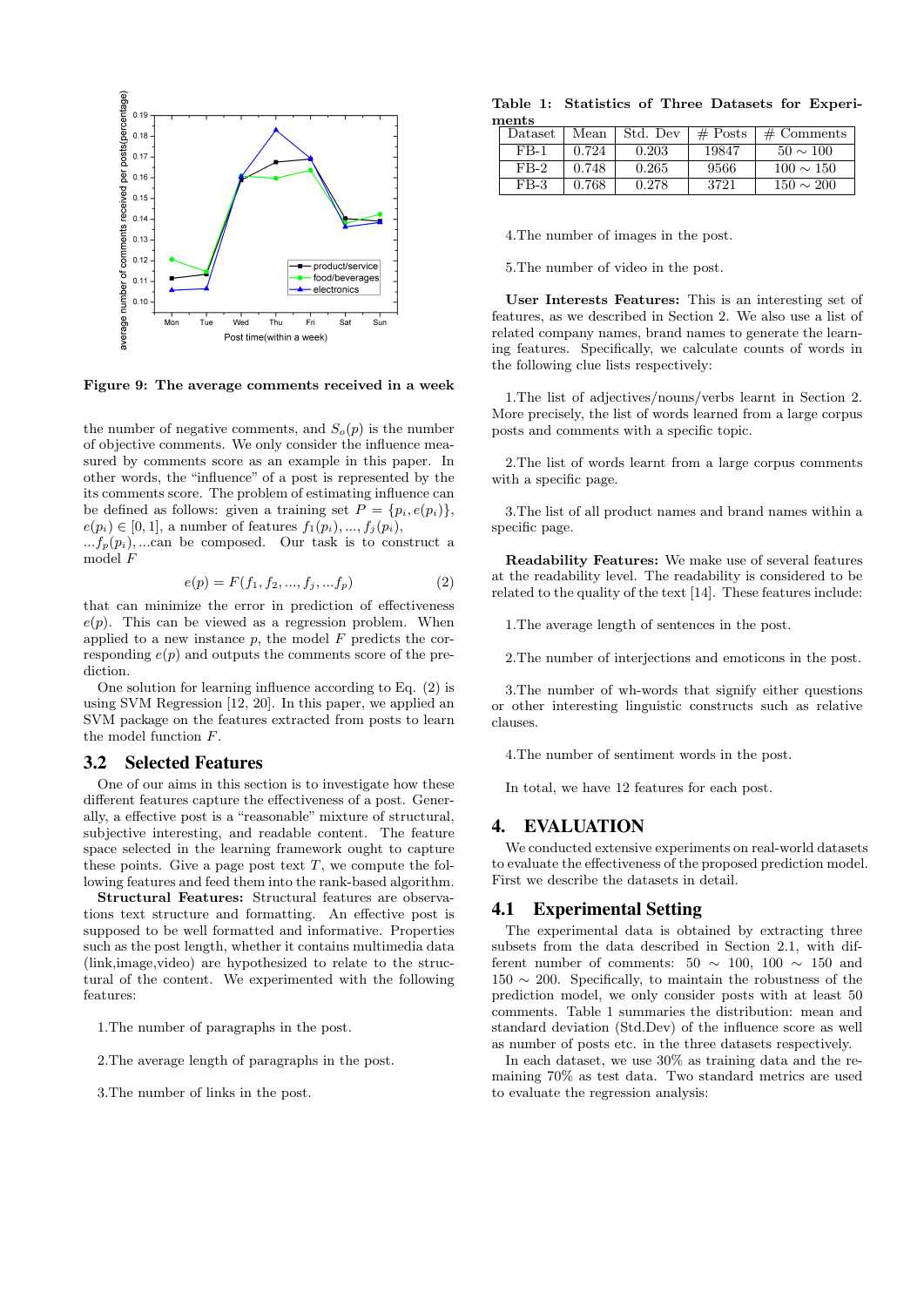Table 2: Correlation between influence score and post length

| Dataset |        |
|---------|--------|
| $FB-1$  | 0.0135 |
| FB-2    | 0.0307 |
| FB-3    | 0.0452 |

Table 3: Regression performance on three datasets

| Dataset |        |        |
|---------|--------|--------|
| $FB-1$  | 0.3127 | 0.0947 |
| FB-2    | 0.3074 | 0.0907 |
| FB-3    | 0.3514 | 0.0582 |

• Squared correlation coefficient

$$
r^{2} = \frac{\left((\sum_{i=1}^{n} (\mu_{i} - \bar{\mu})(\hat{\mu}_{i} - \bar{\hat{\mu}}))^{2}\right)}{\sum_{i=1}^{n} (\mu_{i} - \bar{\mu})^{2} \sum_{i=1}^{n} (\hat{\mu}_{i} - \bar{\hat{\mu}})^{2}}
$$
(3)

• Mean squared error

$$
\sigma^2 = \frac{1}{n} \sum_{i=1}^n (\mu_i - \hat{\mu}_i)^2
$$
 (4)

In the two equations above,  $\mu_i$  and  $\hat{\mu}_i$  are the real and predicted scores respectively;  $\bar{\mu}$  and  $\bar{\hat{\mu}}$  represent the mean of the corresponding sample respectively.

#### 4.2 Experimental Results

Before the regression results are presented, we would like to see how the influence score of a post positively correlates with its length. As shown in Table 2, the correlation between the above two variables is weak. The regression performance on the three review collections (FB-1,FB-2,FB-3) are summarized in Table 3. All results presented in this section are based on 10-fold cross validation.

We have the following observations, based on the experimental results. (1)Across all three collections, the results are relatively similar qualitatively. The strongest model for each collection always achieves  $r^2 > 0.30$  and  $\sigma^2 < 0.10$ , which are better than the result only using the length of post and are quite encouraging. (2)Generally speaking, The performance of regression increases with increasing the number of comments. This shows that the datasets with larger number of comments will be more suitable for our model. We believe that this is because that the standard deviation in FB-3 is smaller than FB-2 and FB-1, which has a more stable comments score.

#### 5. RELATED WORK

In this section, we first review the problem of assessing the quality of user-generated content, and then review related works on user Behavioral Targeting (BT).

### 5.1 Problem of Assessing the Quality of Online Content

Recently the problem of assessing the quality of online content has attracted increasing attention. Most previous works [14, 24, 15, 13, 22] have typically focused on automatically determining the quality (helpfulness or utility) of

customer reviews by using textual features. The problem of determining review quality is formulated as a classification or regression problem with users' votes serving as the ground-truth. Zhang et al. [24] found that syntactic features for the text are very useful. Kim and Pantel [13] proposed that the meta-data information including the review length and the number of sarts in product rating is very helpful. In [15], the authors incorporated reviewers' expertise and review timeliness in a non-linear regression model. Although user votes can be helpful as ground-truth data, some of this research has indicated that the helpfulness votes of reviews are not necessarily strongly correlated with certain measures of review quality. For example, Liu et al [14] identified a discrepancy between votes coming from Amazon.com and votes coming from an independent study. More specifically, they concluded that reviews accumulate votes depending on the number of votes they already have.

The problem of evaluating the quality of user-generated data is also critical in domains other than customer reviews. For example, the works [2, 4] focused on assessing the quality of postings in the community question/answering (QA) platforms. Agichtein et al. [2] combine textual features with user and meta-data features for assessing the quality of questions and answers. In [4], the authors propose a semisupervised reinforcement framework that jointly models the quality of the author and the review. In [16], Lu et al. exploit contextual information about the authors' identities and social networks for improving review quality prediction. However, their work does not involve the social media, but rather uses the the external information from social media.

#### 5.2 User Behavioral Targeting

The other works related to ours is the user Behavioral Targeting (BT). Behavioral targeting is yet another application of modern statistical machine learning methods to online advertising [23]. However, BT does not primarily rely on contextual information, but from past user behavior, especially the implicit feedback (i.e., click-through, page views) to match the best Ads to users [6]. Recently, there has been a large number of commercial systems proposed for targeted advertising. For instance, Yahoo! smart Ads [1] collects around 169M registered users for behavioral targeting, which also integrates the demographic and geographic targeting. The most crucial part of BT is to derives a relevence score for users' past activity within a category of interest. One of the most common measures is click-through rate(CTR). A well-grounded statistical model can predict click-through rate distribution of an ads from Ads view, page views etc. Canny et al. [7] described a linear Poisson regression model for behavioral count data and adopted the linear mean parameterization. In our paper, we propose to find the distribution of comments and "like" count rate versus time stamp and use exponential model.

#### 6. CONCLUSION

The task of identifying high influential and quality usergenerated content in social media sites is becoming increasingly important. We have seen that some social media sites like Facebook.com provide a way to assess the influence evaluations from the users based on the "like" and "comments". We analyze the data from Facebook.com and provide a regression based method to predict the influences of posts, which incorporats several main factors we analyzed. A post's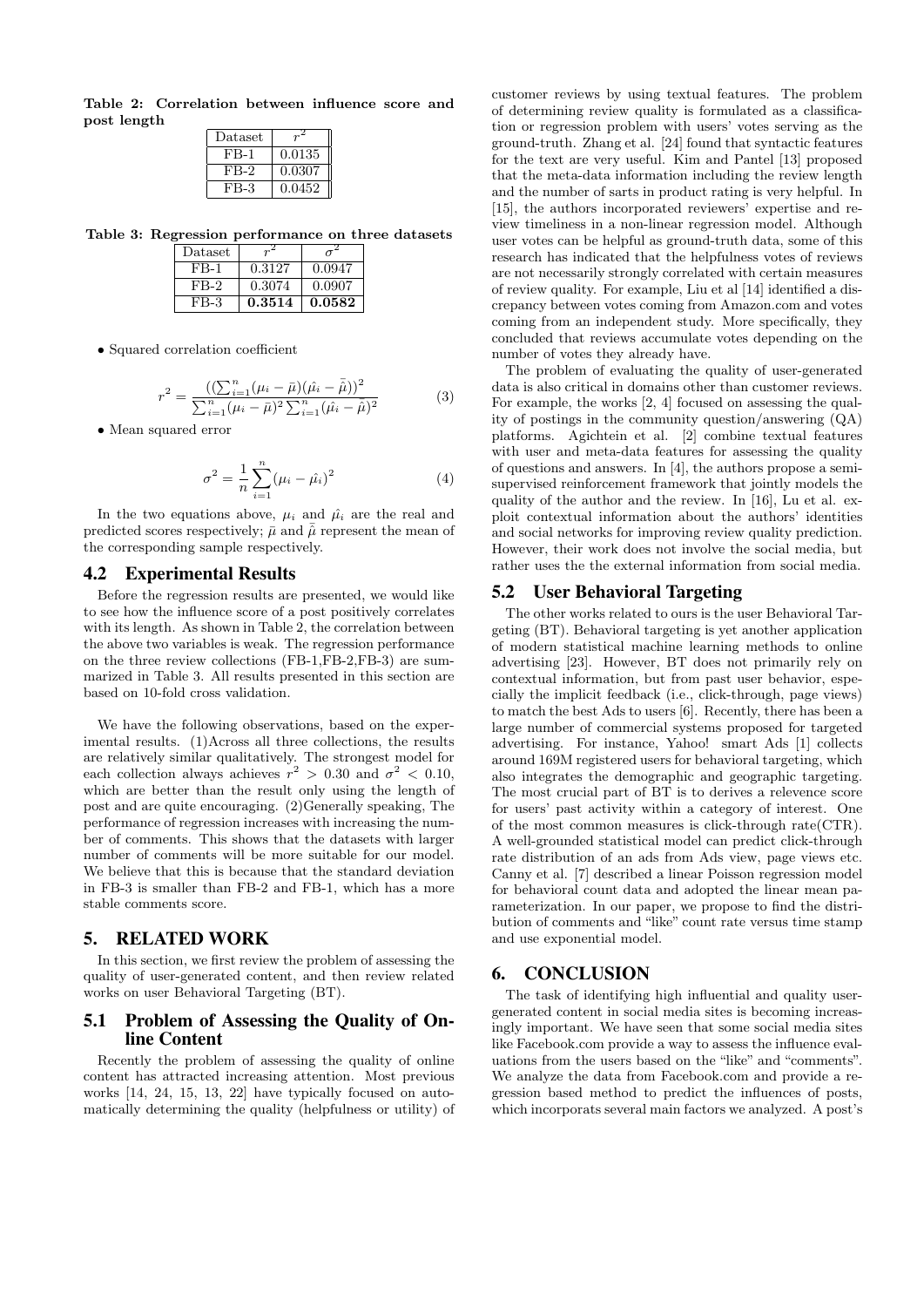influence depends not just on its content, but also the time when it is posted and its relation to the users' interests. Extensive experiments on the real-world data set have confirmed the effectiveness of the proposed model.

There are a number of interesting directions for further research. First, we can find a model incorporating users' relationship and communities information. Moreover, it is important not only to model how users receive the content but also how users diffuse this information in social network. Finally, it would also be very interesting to consider social feedback mechanisms that might be capable of modifying the effects we observe here, and to consider the possible outcomes of such a design problem for systems enabling the expression and dissemination of opinions.

# 7. ACKNOWLEDGMENT

This work is supported in part by NSF award numbers CCF-0621443, OCI-0724599, CCF-0833131, CNS-0830927, IIS-0905205, OCI-0956311, CCF-0938000, CCF-1043085, CCF-1029166, and OCI-1144061, and in part by DOE grants DE-FG02-08ER25848, DE-SC0001283, DE-SC0005309, DE-SC0005340, and DE-SC0007456. We also would like to thank Facebook.com, Voxsupinc.com for providing access to their data.

# 8. REFERENCES

- [1] Yahoo! Smart Ads. http: //advertising.yahoo.com/marketing/smartads/.
- [2] E. Agichtein, C. Castillo, D. Donato, A. Gionis, and G. Mishne. Finding high-quality content in social media. In Proceedings of the international conference on Web search and web data mining, WSDM '08, pages 183–194, New York, NY, USA, 2008. ACM.
- [3] M. E. Belicove. Facebook Posting Techniques that Really Work.

http://www.entrepreneur.com/blog/220166.

- [4] J. Bian, Y. Liu, D. Zhou, E. Agichtein, and H. Zha. Learning to recognize reliable users and content in social media with coupled mutual reinforcement. In Proceedings of the 18th international conference on World wide web, WWW '09, pages 51–60, New York, NY, USA, 2009. ACM.
- [5] D. M. Blei and J. D. Lafferty. Dynamic topic models. In Proceedings of the 23rd international conference on Machine learning, ICML '06, pages 113–120, New York, NY, USA, 2006. ACM.
- [6] Y. Chen, D. Pavlov, and J. F. Canny. Large-scale behavioral targeting. In Proceedings of the 15th ACM SIGKDD international conference on Knowledge discovery and data mining, KDD '09, pages 209–218, New York, NY, USA, 2009. ACM.
- [7] Y. Chen, D. Pavlov, and J. F. Canny. Behavioral targeting: The art of scaling up simple algorithms. ACM Trans. Knowl. Discov. Data, 4(4):17:1–17:31, Oct. 2010.
- [8] G. Cormode and M. Hadjieleftheriou. Finding frequent items in data streams. Proc. VLDB Endow., 1(2):1530–1541, Aug. 2008.
- [9] A. Ghose and P. G. Ipeirotis. Designing novel review ranking systems: predicting the usefulness and impact of reviews. In Proceedings of the ninth international

conference on Electronic commerce, ICEC '07, pages 303–310, New York, NY, USA, 2007. ACM.

- [10] B. J. Jansen, M. Zhang, K. Sobel, and A. Chowdury. Twitter power: Tweets as electronic word of mouth. J. Am. Soc. Inf. Sci. Technol., 60(11):2169–2188, Nov. 2009.
- [11] A. Java, X. Song, T. Finin, and B. Tseng. Why we twitter: understanding microblogging usage and communities. In Proceedings of the 9th WebKDD and 1st SNA-KDD 2007 workshop on Web mining and social network analysis, WebKDD/SNA-KDD '07, pages 56–65, New York, NY, USA, 2007. ACM.
- [12] T. Joachims. Advances in kernel methods. chapter Making large-scale support vector machine learning practical, pages 169–184. MIT Press, Cambridge, MA, USA, 1999.
- [13] S.-M. Kim, P. Pantel, T. Chklovski, and M. Pennacchiotti. Automatically assessing review helpfulness. In Proceedings of the 2006 Conference on Empirical Methods in Natural Language Processing, EMNLP '06, pages 423–430, Stroudsburg, PA, USA, 2006. Association for Computational Linguistics.
- [14] J. Liu, Y. Cao, C.-Y. Lin, Y. Huang, and M. Zhou. Low-quality product review detection in opinion summarization. In Proceedings of the Joint Conference on Empirical Methods in Natural Language Processing and Computational Natural Language Learning  $(EMNLP-CoNLL)$ , pages 334–342, 2007. Poster paper.
- [15] Y. Liu, X. Huang, A. An, and X. Yu. Modeling and predicting the helpfulness of online reviews. In Proceedings of the 2008 Eighth IEEE International Conference on Data Mining, ICDM '08, pages 443–452, Washington, DC, USA, 2008. IEEE Computer Society.
- [16] Y. Lu, P. Tsaparas, A. Ntoulas, and L. Polanyi. Exploiting social context for review quality prediction. In Proceedings of the 19th international conference on World wide web, WWW '10, pages 691–700, New York, NY, USA, 2010. ACM.
- [17] M. Naaman, J. Boase, and C.-H. Lai. Is it really about me?: message content in social awareness streams. In Proceedings of the 2010 ACM conference on Computer supported cooperative work, CSCW '10, pages 189–192, New York, NY, USA, 2010. ACM.
- [18] M. E. J. Newman. Power laws, pareto distributions and zipf's law. Contemporary Physics, 46:323–351, December 2005.
- [19] B. Pang and L. Lee. Opinion mining and sentiment analysis. Found. Trends Inf. Retr., 2(1-2):1–135, Jan. 2008.
- [20] A. J. Smola and B. Schölkopf. A tutorial on support vector regression. Statistics and Computing, 14(3):199–222, Aug. 2004.
- [21] E. Sun, I. Rosenn, C. Marlow, and T. Lento. Gesundheit! modeling contagion through facebook news feed. In Proceedings of the Third International Conference on Weblogs and Social Media, San Jose, CA, May 2009. AAAI Press, AAAI Press.
- [22] O. Tsur and A. Rappoport. Revrank: A fully unsupervised algorithm for selecting the most helpful book reviews. In E. Adar, M. Hurst, T. Finin, N. S.